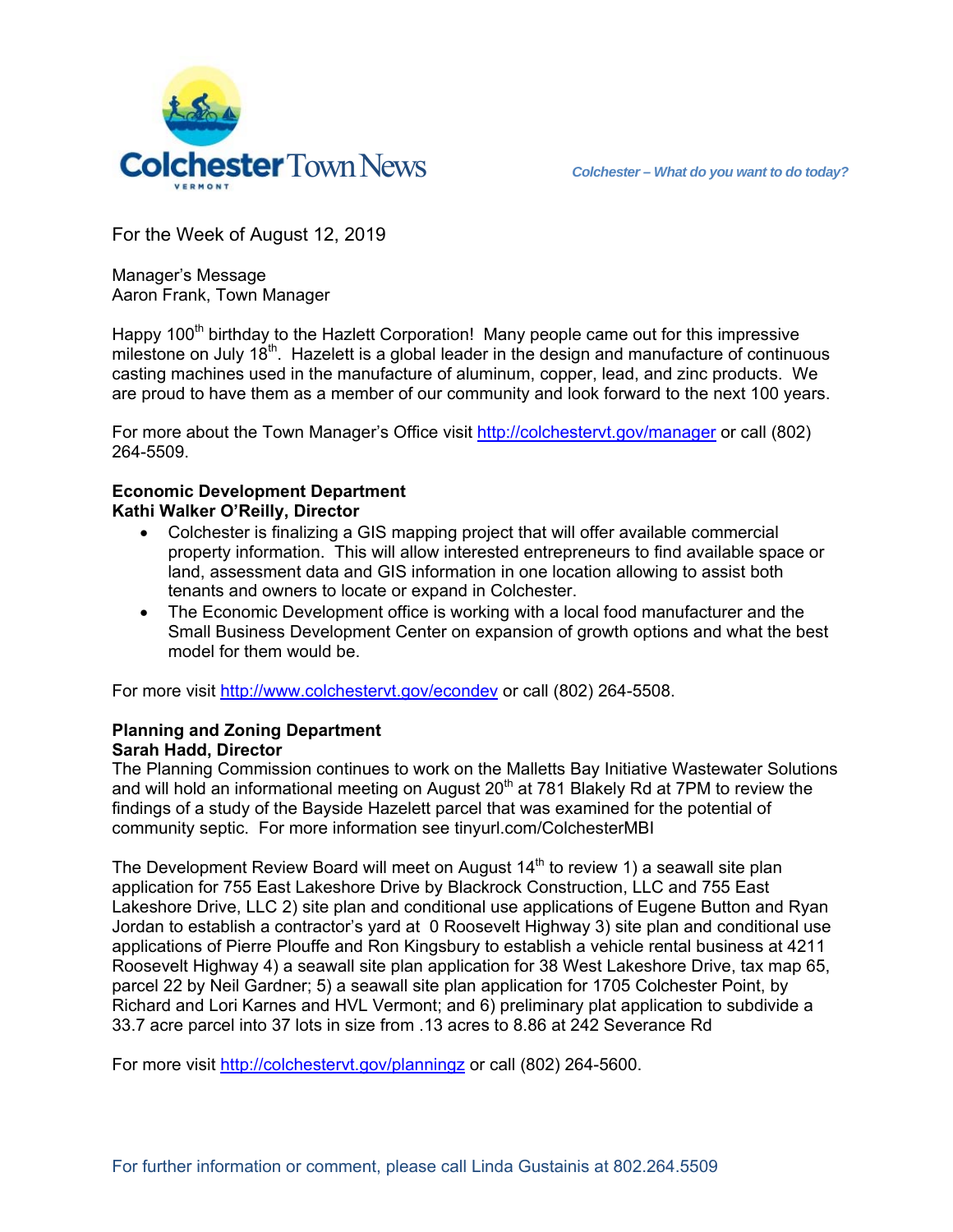

## **Department of Public Works**

## **Bryan Osborne, Director**

- The West Lakeshore Drive Shared-Use Path Project is nearly complete.
- Phase two of this summer's paving program is underway. This work will include the paving of West Lakeshore Drive from Prim Road to Church Road and then all of Church Road.
- We are continuing to advance the design for the reconstruction of the Prim and West Lakeshore Drive Intersection project.
- Discussions with the CCRPC and VTrans are continuing to advance the design of a roundabout at the Bayside intersection.
- We are continuing the design for stormwater improvements in Shore Acres and the surrounding area to improve water quality in Malletts Bay.
- Work is continuing on the development of a phosphorus control plan to improve water quality in Malletts Bay.
- The replacement of a large drainage culvert under Hercules Drive will begin this week. The intent is to maintain at least one way traffic throughout the duration of the project.
- We are continuing to advance 30% engineering for the replacement of culverts beneath Lower Mt. View Drive.
- Front steps of the Meeting House have been refurbished.
- Decking and handicap improvements were completed at the Lower Bayside Bath House.
- The replacement of some of the trim on the Town Offices has been completed.
- Roadside ditching was completed along Severance Road
- Stormwater catch basins are being cleaned at various locations around Town.
- Porous pavement has been installed on sections of the West Lakeshore Drive bike path to reduce the amount of stormwater runoff

For more visit http://colchestervt.gov/publicworks or call (802) 264-5620.

Upcoming Town Meetings:

- **Planning Commission:** 1st & 3rd Tuesdays of the month, 7:00 PM. Next August meeting: 8/20
- **Development Review Board:** 2<sup>nd</sup> Wednesday of the month, 7:00 PM. August meeting: 8/14
- **Recreation Advisory Board:** 2<sup>nd</sup> Wednesday of the month, 7:00 AM, Champlain Room, 2<sup>nd</sup> floor. August meeting: 8/14
- **Conservation Commission:** 3rd Monday of the month, 7:00 PM, at the Bayside Activity Center or per agenda. August meeting: 8/19
- **Selectboard:** 2nd & 4th Tuesday of the month, 6:30pm. August meetings: 8/13 and 8/27

Follow us on Facebook **(@TownColchesterVT)** 

 $\bullet$ Share your photos of Colchester with us on Instagram (@colchestervt)